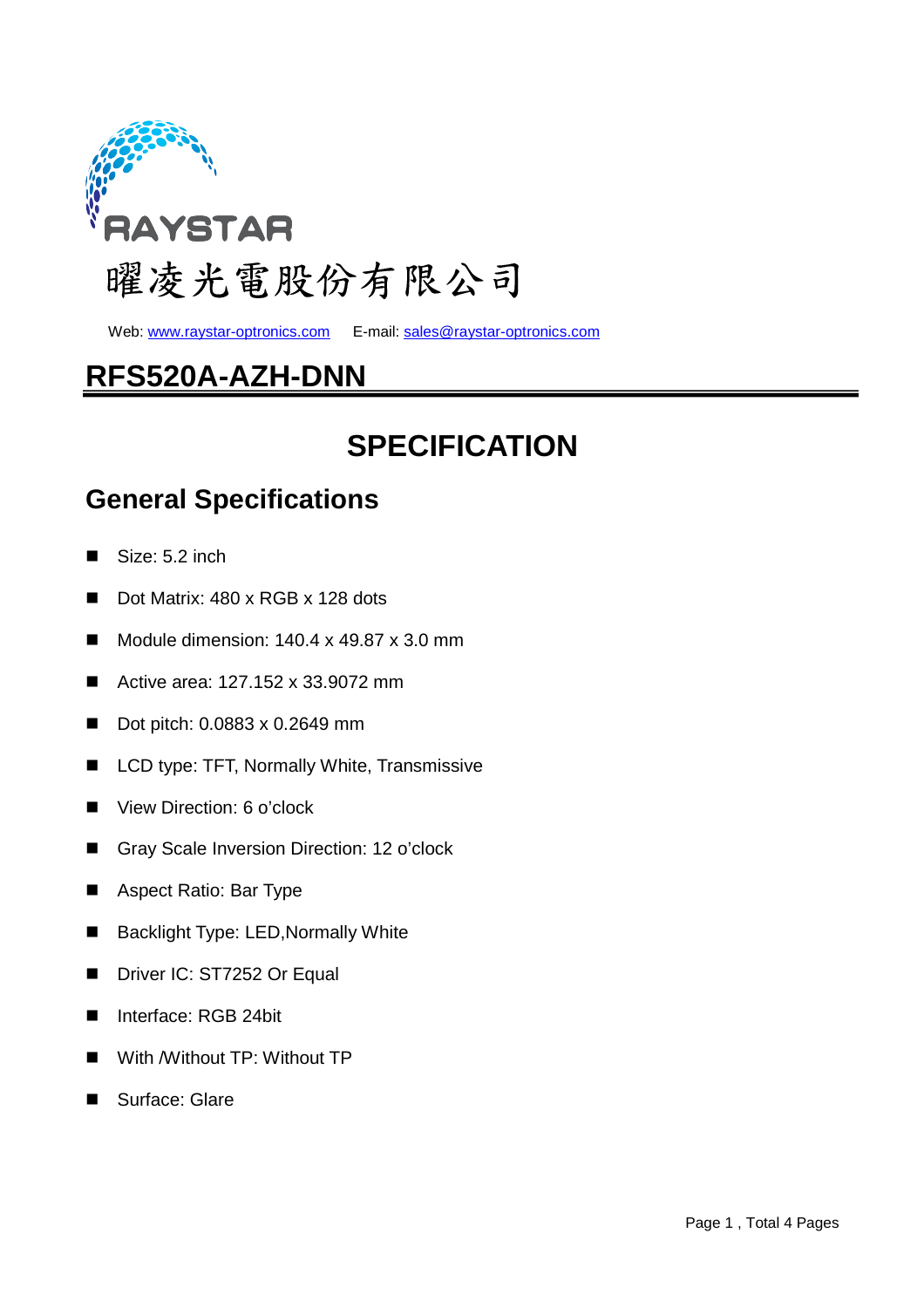

## **Interface**

#### **LCM PIN Definition**

| Pin            | <b>Symbol</b>  | <b>Function</b>                           |
|----------------|----------------|-------------------------------------------|
| 1              | VLED-          | Power for LED backlight cathode           |
| $\overline{2}$ | VLED+          | Power for LED backlight anode             |
| 3              | <b>GND</b>     | Power ground                              |
| 4              | <b>VCC</b>     | Power voltage                             |
| 5              | R <sub>0</sub> | Red data (LSB)                            |
| 6              | R <sub>1</sub> | Red data                                  |
| $\overline{7}$ | R <sub>2</sub> | Red data                                  |
| 8              | R <sub>3</sub> | Red data                                  |
| 9              | R <sub>4</sub> | Red data                                  |
| 10             | R <sub>5</sub> | Red data                                  |
| 11             | R <sub>6</sub> | Red data                                  |
| 12             | R7             | Red data (MSB)                            |
| 13             | G <sub>0</sub> | Green data (LSB)                          |
| 14             | G <sub>1</sub> | Green data                                |
| 15             | G <sub>2</sub> | Green data                                |
| 16             | G <sub>3</sub> | Green data                                |
| 17             | G4             | Green data                                |
| 18             | G <sub>5</sub> | Green data                                |
| 19             | G <sub>6</sub> | Green data                                |
| 20             | G7             | Green data (MSB)                          |
| 21             | B <sub>0</sub> | Blue data (LSB)                           |
| 22             | <b>B1</b>      | <b>Blue data</b>                          |
| 23             | <b>B2</b>      | <b>Blue data</b>                          |
| 24             | B <sub>3</sub> | <b>Blue data</b>                          |
| 25             | B4             | Blue data                                 |
| 26             | <b>B5</b>      | <b>Blue data</b>                          |
| 27             | <b>B6</b>      | Blue data                                 |
| 28             | B7             | Blue data (MSB)                           |
| 29             | <b>GND</b>     | Power ground                              |
| 30             | <b>CLK</b>     | Pixel clock (DCLK)                        |
| 31             | <b>LR</b>      | Right /Left selection; Default R/L=High   |
| 32             | <b>HSYNC</b>   | Horizontal sync signal; negative polarity |
| 33             | <b>VSYNC</b>   | Vertical sync signal; negative polarity   |
| 34             | <b>NC</b>      | No connection                             |
| 35             | <b>UD</b>      | Up/down selection; Default U/D=High       |
| 36             | <b>RESET</b>   | Reset signal                              |
| 37             | <b>NC</b>      | No connection                             |
| 38             | <b>NC</b>      | No connection                             |
| 39             | <b>NC</b>      | No connection                             |
| 40             | <b>NC</b>      | No connection                             |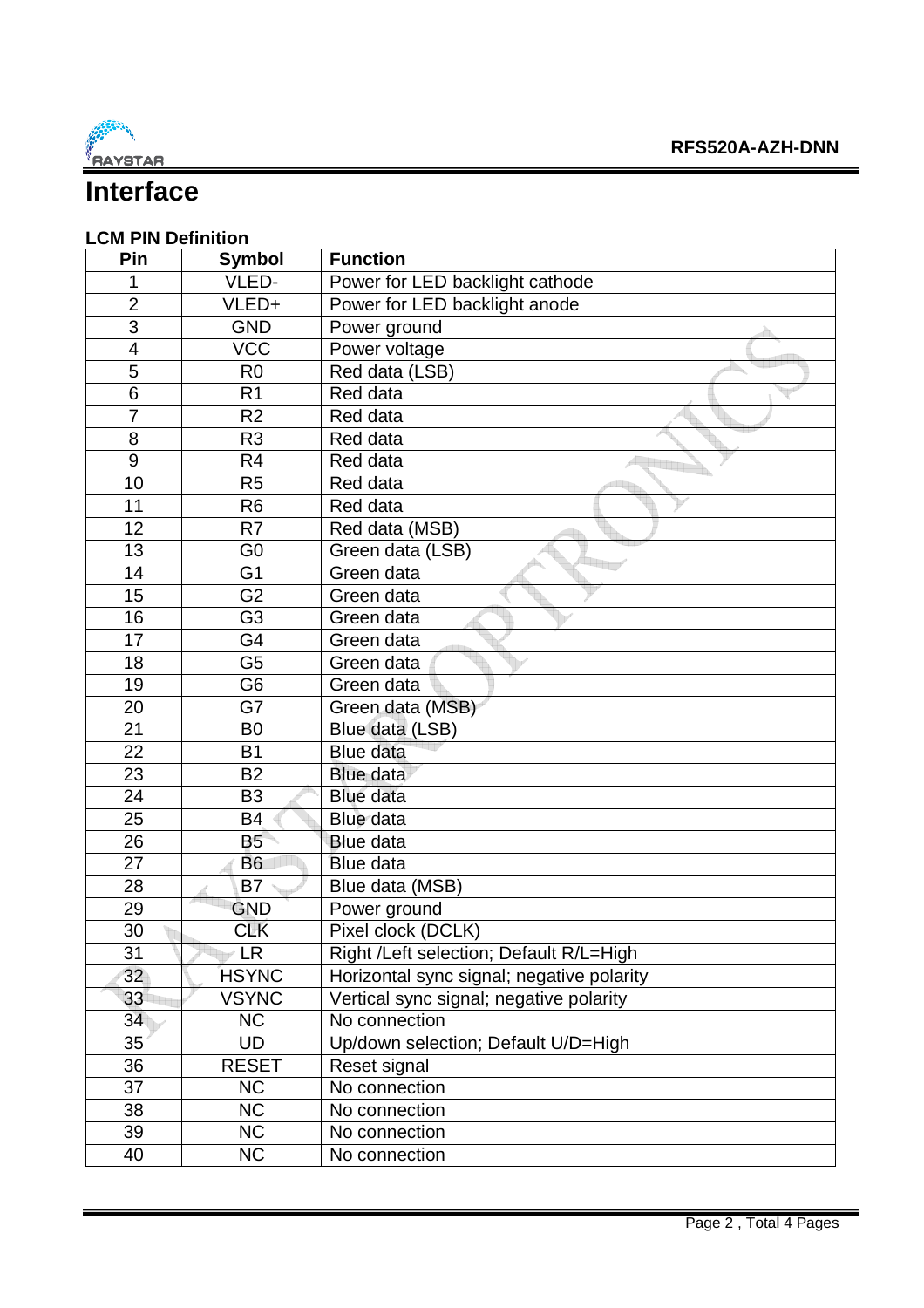

# **Contour Drawing**